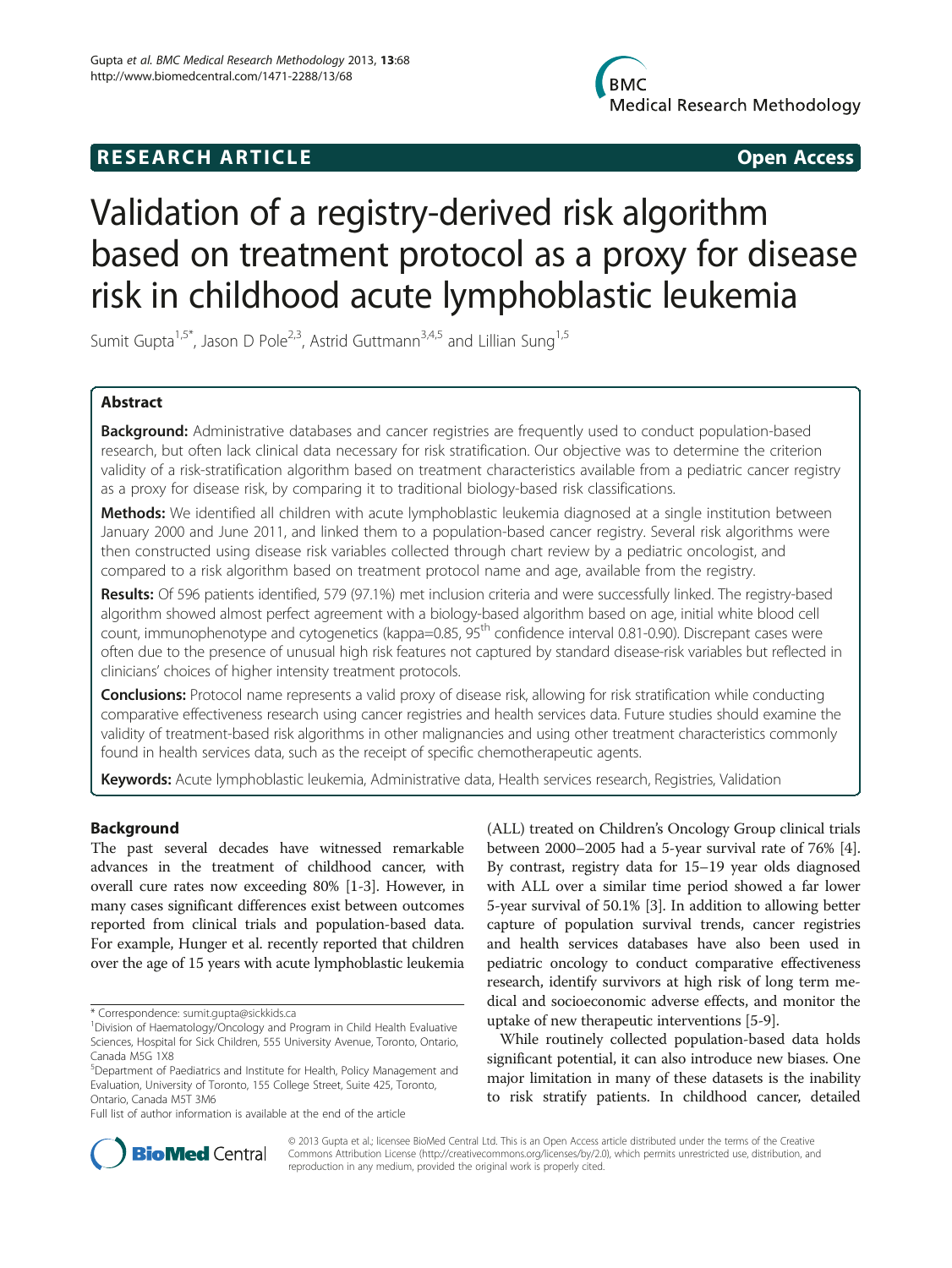staging, histologic, genetic and response-based information is used to determine the risk of mortality and other adverse outcomes; prognosis and treatment can vary widely within a single malignancy based on this information [\[10,11](#page-6-0)]. These detailed biologic data are rarely collected by cancer registries or administrative databases, as highlighted by a recent review of data sources for cancer comparative effectiveness research [[12](#page-6-0)]. Thus important potential confounding information is often unavailable, limiting confidence in the conclusions of studies using these resources.

A valid method of risk stratification using information available in population-based databases would increase the contribution of these data. Treatment-based risk assignment may offer such a method. In pediatric cancer, treatment intensity is often based on disease risk and biologic prognostic factors; high-risk subtypes of a particular malignancy will receive higher intensity treatment [[10,11,13\]](#page-6-0). Treatment information is often collected in population-based databases: cancer registries may collect the names of treatment protocols while health services databases may collect information on the administration of particular chemotherapeutic agents [\[8,14](#page-6-0)].

Our objective was therefore to determine the criterion validity of a registry-based risk-stratification algorithm using treatment protocol name and age by comparing it to several traditional biology-based risk classifications. We undertook this in a single-institution cohort of children with ALL.

# **Methods**

# Study population

The study population included all children diagnosed with primary ALL between June 1, 2000 and December 31, 2011 at The Hospital for Sick Children, Toronto, Canada. The Hospital for Sick Children is a pediatric tertiary care institution that sees over 300 new cases of childhood cancer per year. Non-Ontario residents, children for whom no active treatment was pursued, and children transferred to other centers within the first month of treatment were excluded. Patients were identified using a local institutional electronic database. ALL was chosen as it has one of the most refined risk determination classifications in pediatric oncology, incorporating multiple biologic factors [[10\]](#page-6-0).

# Data sources and variables

Factors collected for each patient by chart review were: age at diagnosis, initial white blood cells (WBC) at diagnosis, immunophenotype/lineage, leukemia cytogenetics, and the presence of minimally residual disease (MRD) at the end of induction therapy. Cytogenetic abnormalities considered high risk included t(9;22) (BCR-ABL), hypodiploidy (<45 chromosomes), and any 11q23 (MLL) rearrangement [[15,16\]](#page-6-0). MRD was assessed by flow cytometry; ≥0.01% residual blasts in bone marrow at the end of induction was considered positive [[17](#page-6-0)]. These variables were chosen *a priori* based on both their accepted use in contemporary ALL risk stratification and the ease of their availability in patient charts [[10](#page-6-0)].

POGONIS is a population-based registry that prospectively captures all cases of pediatric cancer diagnosed and treated at one of the five tertiary pediatric oncology centers in Ontario. POGONIS personnel assign each patient a unique numeric identifier, which is retained both by the treating centers and POGONIS. This number was therefore used to link study patients to POGONIS. Approximately 98% of Ontario children with cancer aged 0–14, as identified by the Ontario Cancer Registry (OCR), are captured in POGONIS [[14](#page-6-0)]. Basic demographic, treatment and outcome variables are available in POGONIS. Though various biologic fields have been introduced into POGONIS at different times, they are variably collected between centers and often incompletely available. Therefore only treatment protocol and age at diagnosis were utilized from POGONIS for this study.

Multiple protocols for an individual child could be listed in POGONIS if clinicians changed treatment based on toxicity, non-response, or new prognostic information. Any subsequent protocol recorded within four weeks of the start of the first protocol was therefore identified and compared to the first. In such cases, the more specific protocol was ultimately assigned to the patient. For example, the specific protocol "AALL0331" was chosen over the more generic "three drug induction". Where two specific protocols were identified, the one with a later start date was chosen in order to better reflect risk prognosticators available after diagnosis.

A pediatric oncologist identified patients, determined eligibility and conducted the chart abstraction for all patients. At the time of chart review, the abstractor was blinded to all patient registry data.

# Creation of risk algorithms

Biology-based risk algorithms were created using variables abstracted by chart review while a registry-based risk algorithm was created using treatment protocol name listed in POGONIS and age at diagnosis. Multiple biology-based risk algorithms were constructed using these data to divide patients into standard and high risk strata. Within each of these algorithms, the presence of any high risk feature resulted in classification in the high risk stratum. The first algorithm utilized only age and presenting WBC according to the National Cancer Institution/Rome criteria (standard risk = age  $\geq 1$  year and <10 years, and WBC < $50 \times 10^9$ /L) [[18](#page-6-0)]. Subsequent algorithms added additional prognosticators in order to produce sequentially more sophisticated risk classifications using the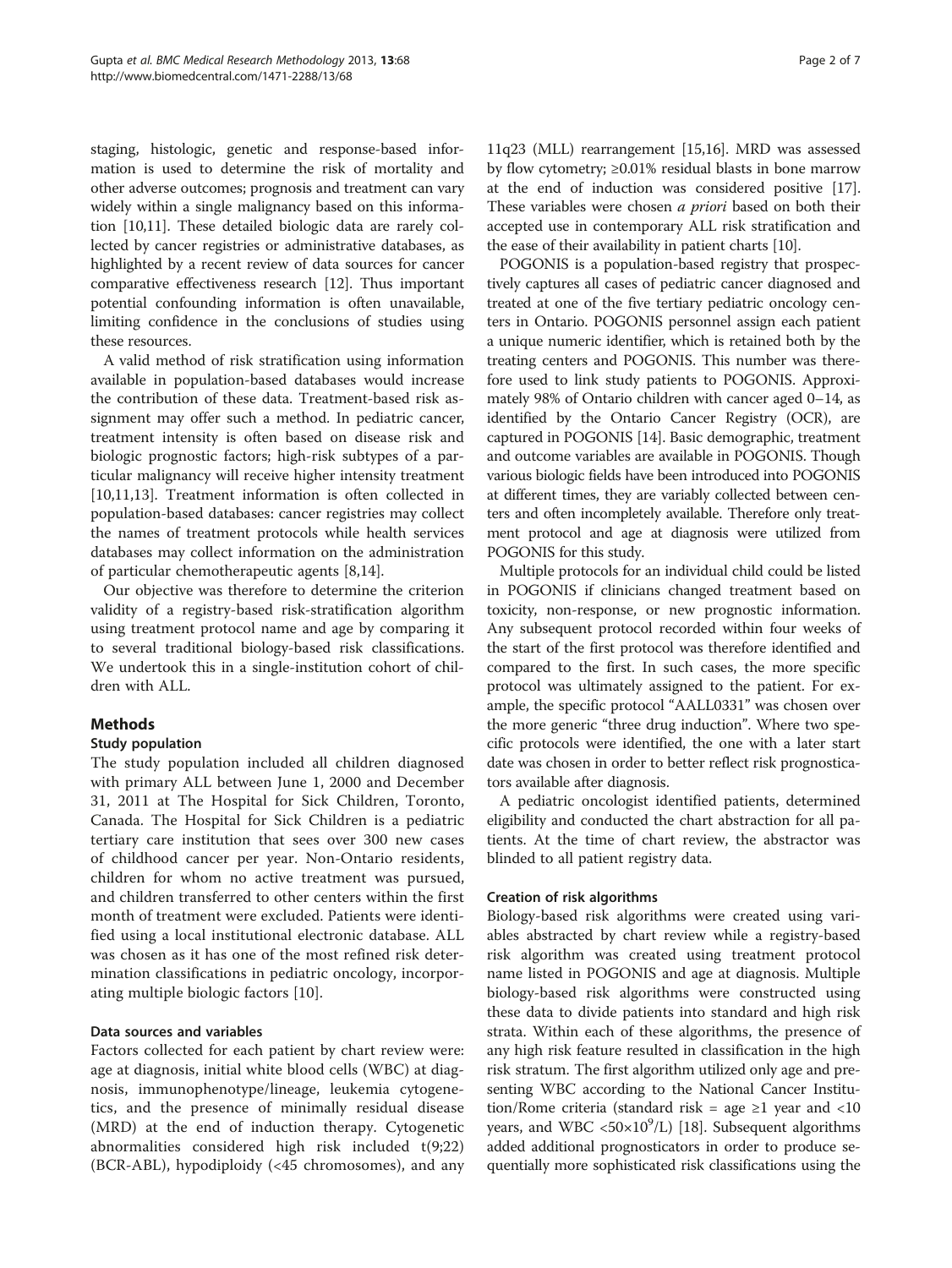following high risk classifiers: T cell immunophenotype, poor risk cytogenetics, and presence of MRD (Table 1). Where a prognosticator was not available for a particular patient, the algorithm treated it as non-informative.

All treatment protocols used during the study period were a priori classified as standard or high risk based on protocol inclusion and exclusion criteria (Table [2](#page-3-0)). Protocol inclusion criteria tend to mirror contemporaneous knowledge of favorable and unfavorable risk factors. Thus the inclusion criteria of past protocols do not perfectly align with modern definitions of standard or high risk. All protocols were therefore classified according to whether treating physicians at the time would have considered them standard or high risk. All protocol risk assignments were made through the consensus of two pediatric oncologists.

Age and protocol risk classification were then used to create a registry-based risk algorithm. Patients aged 1–9 years at diagnosis and treated on a protocol classified as standard risk were designated as standard risk. Patients <1 year at diagnosis, ≥10 years at diagnosis or treated on a protocol classified as high risk were designated as high risk.

All biology-based and registry-based risk algorithms were created prior to the collection of any patient data.

## Analysis

The agreement between the registry-based risk algorithm and each of the biology-based risk algorithms was assessed using the kappa statistic (0.00-0.20 slight; 0.21-0.40 fair; 0.41-0.60 moderate; 0.61-0.80 substantial; 0.81-1.00 almost perfect) [\[19\]](#page-6-0). The charts of discrepant cases were reviewed in detail in order to identify possible reasons for discordance. Statistical analyses were performed using SAS-PC software (version 9.2; SAS Institute, Cary, NC). Ethics approval was obtained from The Hospital for Sick Children.

#### Results

A total of 596 patients were diagnosed during the study period. Twelve children were excluded: seven were not Ontario residents, three were transferred to other centers within a week of starting treatment, one represented a second malignancy, and one had no treatment pursued

The median age of the cohort was 4 years (interquartile range 3–8). A total of 343 (59%) patients were male. Disease-related characteristics of the cohort can be seen in Table [3.](#page-4-0) MRD results were only available on approximately half of the cohort as this investigation was only introduced into routine practice in 2005. The vast majority of patients were treated with defined protocols; treatment protocols were assigned for all but four of the study patients (575/579; 99.3%). Two patients died prior to or shortly after starting treatment, while no reason could be identified for the lack of listed protocol in the remaining two. The most commonly used protocols were from the Children's Oncology Group: AALL0331 and AALL0232, accounting for 184 (31.8%) and 107 (18.48%) of patients respectively.

The number of children classified as standard risk by the biology-based algorithms varied from 62.0% (algorithm 1 [simplest] - age and WBC) to 56.0% (algorithm 4 [most complex] – incorporating all factors of age, WBC, immunophenotype, cytogenetics and MRD) (Table [3\)](#page-4-0). The registry-based algorithm classified 56.7% of patients as standard risk. Table [3](#page-4-0) also illustrates the distribution of each disease characteristic by risk category, and its variation across algorithms.

Table [4](#page-4-0) shows the agreement between the registrybased classification and the biology-based algorithms. Agreement was excellent ( $k \ge 0.80$ ) in all cases [\[19,20](#page-6-0)]. The best agreement as judged by the kappa statistic was between the registry-based algorithm and algorithms 2 (age, WBC, and immunophenotype) and 3 (age, WBC, immunophenotype and cytogenetics).

A total of 14 patients were classified as standard risk by the registry-based algorithm but as high risk by the biology-based algorithm 3. In two cases, this was due to data entry errors within POGONIS. In the remaining 12 cases, the misclassification was due to disease features currently known to be adverse prognosticators but

Table 1 Biology-based risk algorithms using data available from chart review

|              | - 37<br>Age (years) |             | WBC $(x10^9/L)$ |           | Immunophenotype |           | Cytogenetics <sup>&amp;</sup> |           | $MRD^*$                  |                          |
|--------------|---------------------|-------------|-----------------|-----------|-----------------|-----------|-------------------------------|-----------|--------------------------|--------------------------|
|              | 1 - 9               | $1, \ge 10$ | $50$            | $\geq 50$ | В               |           | Low risk                      | High risk | <b>Negative</b>          | <b>Positive</b>          |
| Algorithm 1* | <b>SR</b>           | HR          | SR              | <b>HR</b> |                 |           | $\sim$                        | -         | $\overline{\phantom{a}}$ | $\overline{\phantom{a}}$ |
| Algorithm 2* | <b>SR</b>           | <b>HR</b>   | SR              | <b>HR</b> | SR              | <b>HR</b> | $\,$                          | $\,$      | $\overline{\phantom{a}}$ | $\overline{\phantom{a}}$ |
| Algorithm 3* | <b>SR</b>           | <b>HR</b>   | SR              | <b>HR</b> | SR              | <b>HR</b> | SR                            | <b>HR</b> | $\sim$                   | $\sim$                   |
| Algorithm 4* | <b>SR</b>           | <b>HR</b>   | SR              | <b>HR</b> | SR              | <b>HR</b> | SR                            | <b>HR</b> | SR                       | <b>HR</b>                |

HR High risk, MRD Minimally residual disease, SR Standard risk, WBC White blood cell.

\*For each algorithm, patients were classified as standard risk only in the absence of any high risk feature.

& High risk cytogenetics included t(9;22) (BCR-ABL), hypodiploidy (<45 chromosomes), or any 11q23 (MLL) rearrangement.

# MRD positivity was defined as ≥0.01 residual blasts.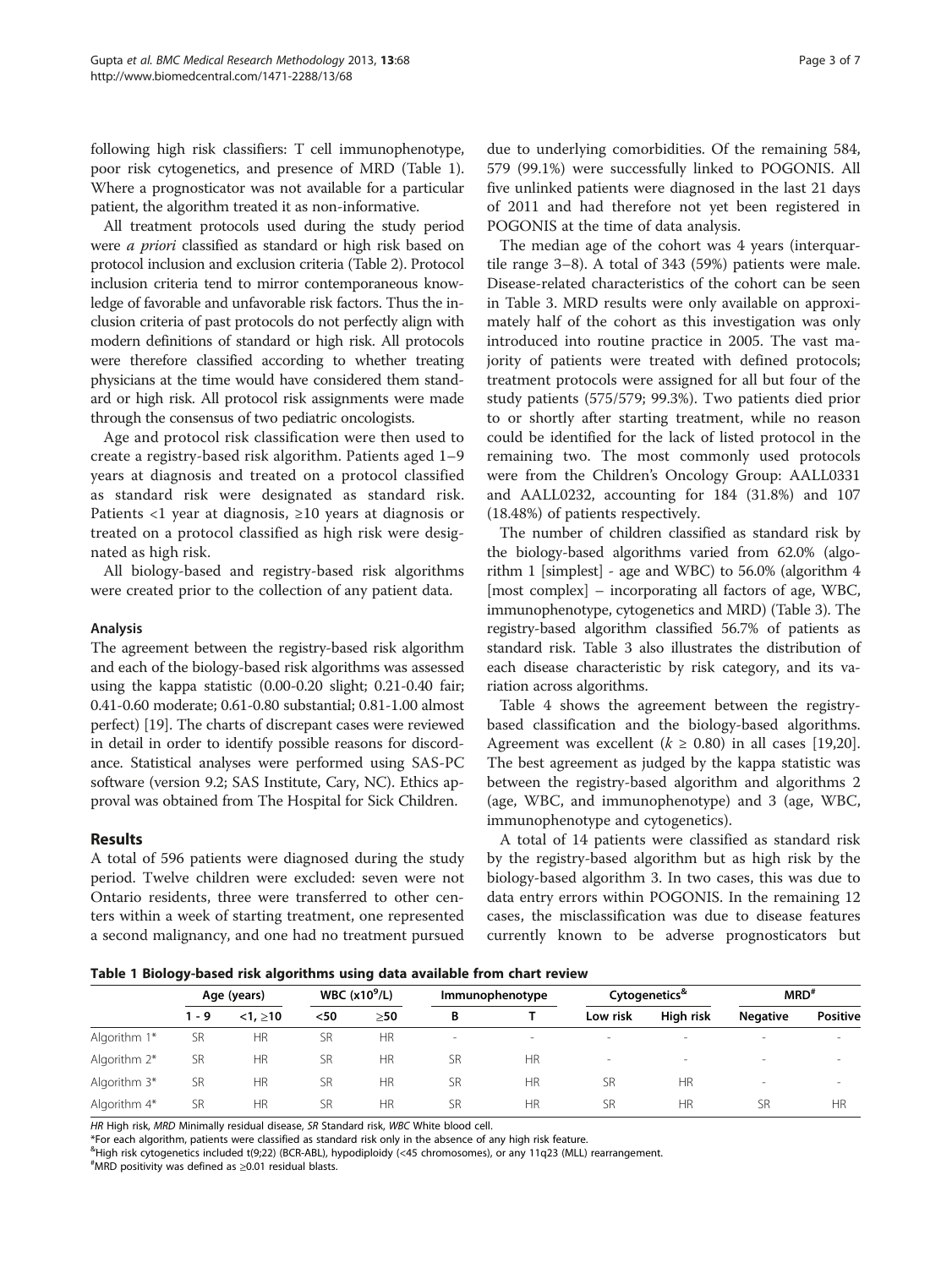| Protocol   | Lineage | Age (years)              | <b>WBC</b> (x10 <sup>9</sup> /L) | <b>Genetics</b>                                                | Other                                                 | <b>Risk assignment</b> |
|------------|---------|--------------------------|----------------------------------|----------------------------------------------------------------|-------------------------------------------------------|------------------------|
| AALL02P2   | T       | $\geq$ 10 (or)*          | $\geq$ 50 (or)                   |                                                                |                                                       | <b>HR</b>              |
| AALL0031   |         |                          |                                  | t(9;22) or hypodiploidy or MLL<br>with slow response (or)      | Induction failure (or)                                | <b>HR</b>              |
| AALL0232   | B       | $\geq$ 10 (or)           | $\geq$ 50 (or)                   |                                                                | Steroid pre treatment (or)                            | <b>HR</b>              |
| AALL0331   | B       | $1 - 9$                  | $<$ 50                           |                                                                |                                                       | <b>SR</b>              |
| AALL0434   | T       | >1                       |                                  |                                                                |                                                       | <b>HR</b>              |
| AALL0622   |         | >1                       |                                  | t(9;22)                                                        |                                                       | <b>HR</b>              |
| AALL0631   |         | <1                       |                                  |                                                                |                                                       | <b>HR</b>              |
| AALL0932   | B       | $1 - 9$                  | < 50                             | No t(9;22), MLL, iAMP21,<br>hypodiploidy                       |                                                       | <b>SR</b>              |
| CCG1991    | B       | $1 - 9$                  | $<$ 50                           |                                                                |                                                       | <b>SR</b>              |
| POG9201    | B       | $1 - 9$                  | < 50                             | Trisomy 4,10, DI>1.16 or t(12;21);<br>No t(9;22), 1;19, MLL    |                                                       | <b>SR</b>              |
| POG9407    |         | <1                       |                                  |                                                                |                                                       | <b>HR</b>              |
| POG9605    | B       | $1 - 9$                  | < 50                             | No trisomy 4,10, DI>1.16, MLL,<br>$t(1;19)$ , $t(9;22)$        |                                                       | <b>SR</b>              |
|            | B       | $\geq 10$                | $<$ 50                           | Trisomy 4,10 or DI>1.16; No MLL,<br>$t(1,19)$ , $t(9,22)$      |                                                       | <b>SR</b>              |
|            | B       | >1                       | $\geq 50$                        | Trisomy 4,10 or DI>1.16; No MLL,<br>$t(1;19)$ , $t(9;22)$      |                                                       | SR                     |
| POG9904    | B       | $1 - 9$                  | < 50                             | Trisomy 4,10, DI>1.16 or t(12;21);<br>No MLL, t(1;19), t(9;22) |                                                       | <b>SR</b>              |
| POG9905    |         |                          |                                  |                                                                | Neither 9904, 9906 nor AALL0031                       | <b>SR</b>              |
| POG9906    | Β       | $M > 12$ ; F $> 16$ (or) | $>100$ (or)                      | MLL (or)                                                       |                                                       | <b>HR</b>              |
|            | B       |                          |                                  | Sliding scale of WBC criteria for M age 8-11 and F age 12-15   |                                                       | <b>HR</b>              |
| Protocol C |         | $<1$ or $>10$ (or)       | $>20$ (or)                       | $t(9;22)$ or MLL (or)                                          | L2 morphology, mediastinal mass,<br>or massive LN/HSM | <b>HR</b>              |

<span id="page-3-0"></span>

|  |  | Table 2 Registry-based algorithm based on treatment protocol name and details of each treatment protocol |  |  |
|--|--|----------------------------------------------------------------------------------------------------------|--|--|
|--|--|----------------------------------------------------------------------------------------------------------|--|--|

DI DNA index, F Female, HR High risk, HSM Hepatosplenomegaly, iAMP Intra-amplification, LN - Lymphadenopathy, M Male, SR Standard risk, WBC White blood cell. \*(or) indicates factors for which any one was sufficient for inclusion into the protocol.

which were not considered so at the time of the patient's presentation (e.g. specific high-risk cytogenetic abnormalities). A further 27 patients were classified as high risk by the registry-based algorithm and as standard risk by the biology-based algorithm 3. Seven cases were due to data entry errors, predominantly in protocol name. Twelve cases were due to the presence of risk factors other than the *a priori* specified biology-based factors obtained by chart review, such as central nervous system involvement, testicular involvement, and steroid pre-treatment. In the remaining cases, clinicians chose high-risk treatment protocols for individualized reasons despite patients meeting standard risk criteria. A common example among these remaining cases involved the WBC count at diagnosis: several children presented with counts of  $\langle 50 \times 10^9 / L$  (thus meeting standard risk criteria), but which then shortly rose to ≥50×10<sup>9</sup>/L prior to the start of therapy.

## **Discussion**

We found that for children with ALL, a risk stratification system based on treatment protocol as recorded in

a population-based pediatric cancer registry was a valid proxy of disease risk as compared to biology-based risk algorithms. Agreement between the registry-based algorithm and the biology-based algorithm incorporating age, WBC, immunophenotype and cytogenetics was almost perfect, with a kappa of 0.85 (95% confidence interval 0.81 to 0.90).

Though still almost perfect, agreement between the registry-based algorithm was lower with algorithm 1 (age, WBC;  $k = 0.80$ ) and with algorithm 4 (all biologic prognosticators, including MRD;  $k = 0.83$ ). The registry-based classification was likely superior to the simplest algorithm incorporating only age and initial WBC (algorithm 1), as a portion of children considered standard risk by age and WBC will in fact have high risk immunophenotypic or cytogenetic features (Table [3](#page-4-0)); this was reflected in the treatment given to them. By contrast, as MRD results are only available approximately five weeks after starting treatment, it is unlikely that our protocol-based algorithm as currently defined captured MRD-based changes in treatment. However, high risk cytogenetics and MRD positivity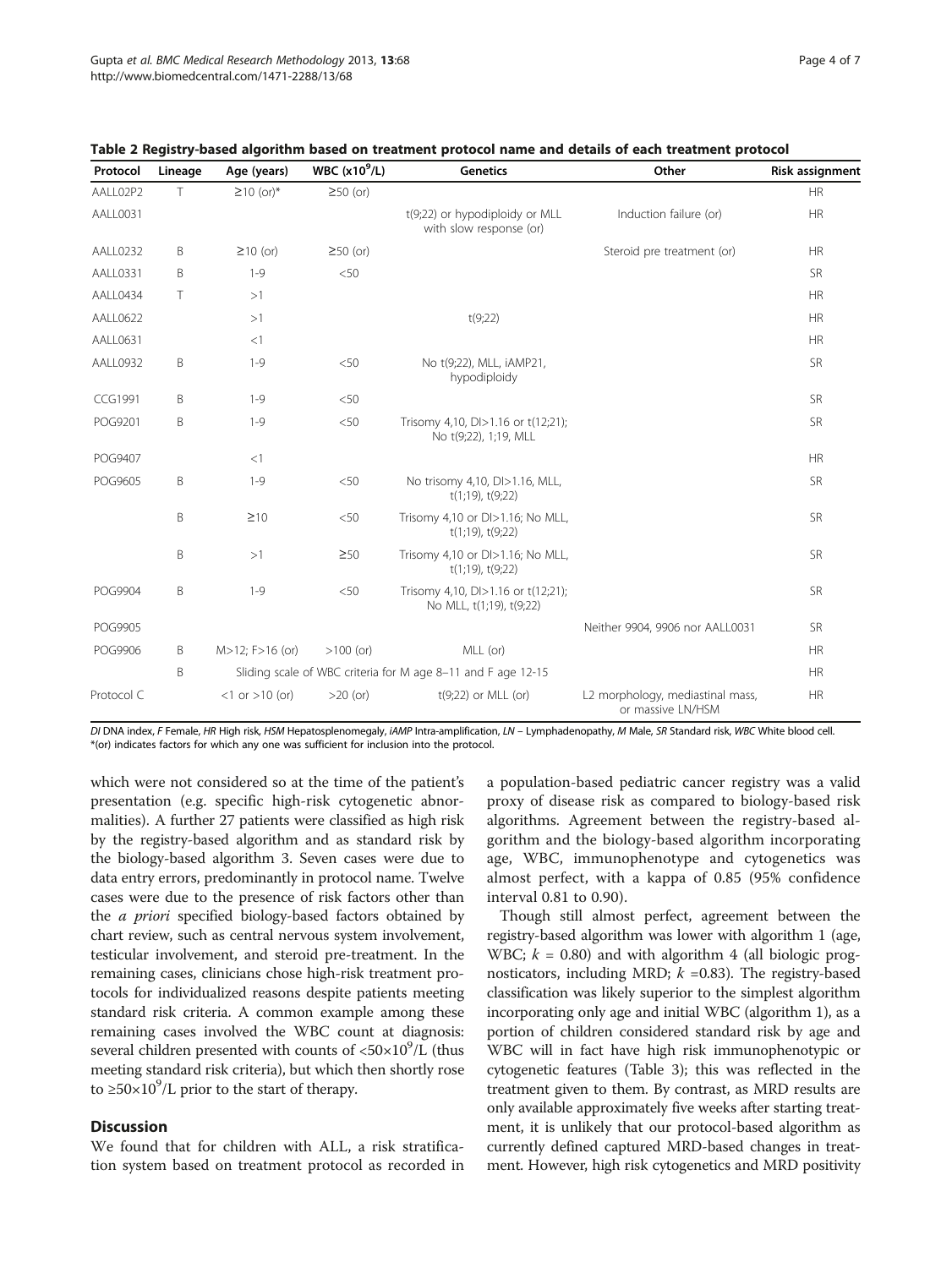|                     |           | Algorithm 1*<br>Age, WBC |          |                              | Algorithm 2* |           | Algorithm 3*             | Algorithm 4*    |          |
|---------------------|-----------|--------------------------|----------|------------------------------|--------------|-----------|--------------------------|-----------------|----------|
|                     |           |                          |          | Algorithm 1+ immunophenotype |              |           | Algorithm 2+cytogenetics | Algorithm 3+MRD |          |
|                     | Overall   | <b>SR</b>                | HR       | <b>SR</b>                    | HR           | <b>SR</b> | HR                       | SR              | HR       |
| Overall             | 579 (100) | 359 (62)                 | 220 (38) | 347 (60)                     | 232 (40)     | 340 (59)  | 239 (41)                 | 324 (56)        | 255 (44) |
| Immunophenotype     |           |                          |          |                              |              |           |                          |                 |          |
| B                   | 522 (90)  | 347 (66)                 | 175 (34) | 347 (66)                     | 175 (34)     | 340 (65)  | 182 (35)                 | 324 (62)        | 198 (10) |
| T                   | 57 (10)   | 12(21)                   | 45 (79)  | 0(0)                         | 57 (100)     | 0(0)      | 57 (100)                 | 0(0)            | 57 (100) |
| Cytogenetics        |           |                          |          |                              |              |           |                          |                 |          |
| High risk           | 36(6)     | 7(19)                    | 29 (81)  | 7(19)                        | 29 (81)      | 0(0)      | 36 (100)                 | 0(0)            | 36 (100) |
| MLL rearrangement   | 19(3)     | 3(16)                    | 16 (84)  | 3(16)                        | 16 (84)      | 0(0)      | 19 (100)                 | 0(0)            | 19 (100) |
| t(9;22) (BCR-ABL)   | 10(2)     | 2(20)                    | 8(80)    | 2(20)                        | 8(80)        | 0(0)      | 10 (100)                 | 0(0)            | 10 (100) |
| Hypodiploidy        | 7(1)      | 2(29)                    | 5(71)    | 2(29)                        | 5(71)        | 0(0)      | 7(100)                   | 0(0)            | 7(100)   |
| Standard risk       | 542 (94)  | 352 (65)                 | 190 (35) | 340 (63)                     | 202 (37)     | 340 (63)  | 202 (37)                 | 324 (60)        | 218 (40) |
| Hyperdiploidy       | 183 (32)  | 147 (80)                 | 36 (20)  | 147 (80)                     | 36 (20)      | 147 (80)  | 36 (20)                  | 143 (78)        | 40 (22)  |
| t(12;21) (TEL-AML)  | 144 (25)  | 116 (81)                 | 28 (19)  | 116 (81)                     | 28 (19)      | 116 (81)  | 28 (19)                  | 115 (80)        | 29 (20)  |
| $t(1;19)$ (E2A-PBX) | 22(4)     | 12(55)                   | 10(45)   | 12(55)                       | 10(45)       | 12(55)    | 10(45)                   | 10(45)          | 12(55)   |
| No specific lesion  | 193 (33)  | 77 (40)                  | 116 (60) | 65 (34)                      | 128 (66)     | 65 (34)   | 128 (66)                 | 56 (29)         | 137(71)  |
| Missing             | 1(0)      | 0(0)                     | 1(100)   | 0(0)                         | 1(100)       | 0(0)      | 1(100)                   | 0(0)            | 1(100)   |
| <b>MRD</b>          |           |                          |          |                              |              |           |                          |                 |          |
| Negative            | 258 (45)  | 189 (73)                 | 69 (27)  | 189 (73)                     | 69 (27)      | 185 (72)  | 73 (28)                  | 185 (72)        | 73 (28)  |
| Positive            | 38(5)     | 18(47)                   | 20(53)   | 18(47)                       | 20(53)       | 16(42)    | 22 (58)                  | 0(0)            | 38 (100) |
| Died prior to test  | 6(1)      | 1(17)                    | 5(83)    | 1(17)                        | 5(83)        | 1(17)     | 5(83)                    | 1(17)           | 5(83)    |
| Not performed       | 277 (48)  | 151 (55)                 | 126 (45) | 139 (50)                     | 138 (50)     | 139 (50)  | 138 (50)                 | 139 (50)        | 138 (50) |

<span id="page-4-0"></span>Table 3 Disease-related characteristics of overall study cohort and distribution of each characteristic by biology-based algorithms (N=579)

All values represent N (%).

IQ , Interquartile range; HR, High risk; MRD, Minimally residual disease; N, Number; SR, Standard risk; WBC, White blood cell.

are often related [\[17,21\]](#page-6-0). Algorithms that take cytogenetics into account either directly or indirectly (i.e. through treatment protocol) will therefore reflect a portion of the prognostic ability of MRD. It should also be noted that differences between kappa statistics in this study were small, and may in fact have been due to chance alone.

Though a minority of discrepant cases was due to data entry errors, the majority could be classified into one of three categories. The first group of discordant cases was secondary to the discrepancy between current and past knowledge of disease prognosticators. In ALL for example, new cytogenetic abnormalities associated with poor outcomes continue to be discovered [\[22](#page-6-0),[23](#page-6-0)]. New

discoveries take time to be incorporated into clinical practice, such that past children with these risk features may not have had their treatment modified. This resulted in their misclassification as standard risk by the registry-based algorithm.

In the second group, several children had high risk factors that were not specified *a priori* by the standardized chart review. For example, the inadvertent pretreatment with steroid of children with ALL is widely considered to increase the risk for poor outcome [\[24](#page-6-0)]. Despite this, investigators rarely present risk stratification by steroid pretreatment when reporting outcomes, likely due to its relative rarity and inconsistent reporting

|  | Table 4 Measures of agreement between the registry-based algorithm and the biology-based algorithms* |  |  |  |  |  |
|--|------------------------------------------------------------------------------------------------------|--|--|--|--|--|
|--|------------------------------------------------------------------------------------------------------|--|--|--|--|--|

| Biology-based algorithms                                   | Sensitivity | <b>Specificity</b> | <b>PPV</b> | <b>NPV</b> | Kappa, 95 <sup>th</sup> Cl |
|------------------------------------------------------------|-------------|--------------------|------------|------------|----------------------------|
| Algorithm 1 (Age, WBC)                                     | 0.95        | 0.88               | 0.83       | 0.97       | $0.80(0.76 - 0.86)$        |
| Algorithm 2 (Age, WBC, immunophenotype)                    | 0.95        | 0.91               | 0.88       | 0.97       | $0.85(0.81 - 0.89)$        |
| Algorithm 3 (Age, WBC, immunophenotype, cytogenetics)      | 0.94        | 0.96               | 0.89       | 0.96       | $0.85(0.81 - 0.90)$        |
| Algorithm 4 (Age, WBC, immunophenotype, cytogenetics, MRD) | 0.90        | 0.93               | 0.91       | 0.92       | $0.83(0.78-0.87)$          |

\*Note that sensitivity, specificity, PPV and NPV were calculated for the ability of the registry-based algorithm to correctly identify high risk patients as defined by the various biology-based algorithms.

CI, Confidence interval; MRD, Minimally residual disease; NPV, Negative predictive value; PPV, Positive predictive value; WBC, White blood cell.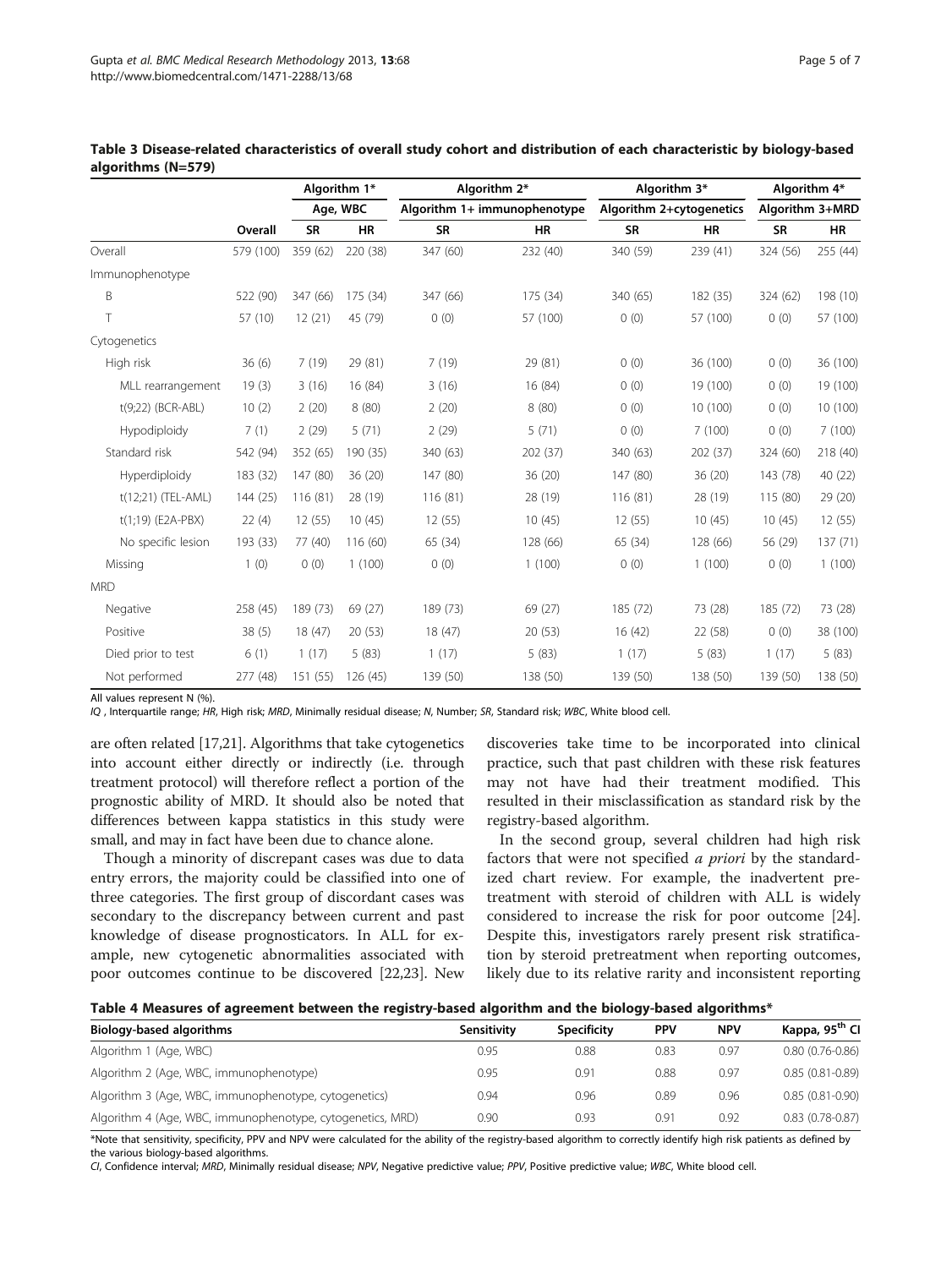<span id="page-5-0"></span>[[10,17,25\]](#page-6-0). Such prognosticators are also difficult to obtain, even through chart review. It is worth noting that in the current validation study, treating clinicians were of course aware of these factors and accordingly prescribed higher intensity treatment protocols. Registry-based algorithms incorporating treatment protocol therefore seem to accurately reflect the presence of such prognosticators.

Finally, in the third group, patients met technical standard risk criteria but were nonetheless treated on high risk protocols by their physicians. For example, NCI standard risk criteria are based on the first WBC at the treating institution. In several cases however, when a presenting WBC <50×10<sup>9</sup>/L rapidly increased to  $\geq 50 \times 10^9$ /L prior to treatment initiation, clinicians chose to base risk stratification on the latter value. Again, treatment protocol functioned as a proxy of physicians' overall impression of disease risk, both when physicians adhered to or deviated from standardized risk criteria. These examples also illustrate how the utility of cancer registries for populationbased research is dependent on the alignment of data capture strategies with clinical applicability [[12](#page-6-0)].

Strengths of this study include the large sample size and the ability to successfully link local data to populationbased registry records. A significant limitation is the ability to generalize our findings to different malignancies and treatment protocols. Some cooperative groups treat ALL with protocols whose names do not differ by risk strata, or where multiple treatment strata are contained within a single protocol name. Osteosarcoma provides another example; though the presence of metastases carries a far worse survival than localized disease, the treatment is generally the same [\[26\]](#page-6-0). Treatment-based risk algorithms would therefore not be a valid proxy of disease risk. In addition, some population-based registries may not collect treatment protocol names. Other ways of defining treatment intensity such as the use of specific chemotherapeutic agents or length of treatment have been used but require validation [\[27\]](#page-6-0). Even where other registries do collect protocol name, local validation analyses similar to that carried out in this study are likely to still be necessary before further analyses requiring risk stratification can be conducted.

A second limitation concerns the generalizability to other jurisdictions. It is possible that treatment assignment practices vary between institutions, with other centers less likely to use standardized chemotherapy protocols. However, pediatric oncology enjoys a greater degree of standardization than most medical disciplines. Almost all centers treating childhood cancer belong to large cooperative trial groups, and previous research has shown that a majority of cancer patients less that 15 years of age are registered in clinical trials across virtually all metropolitan and rural areas across the United States [\[28,29\]](#page-6-0). Finally, while the method presented in this paper is a valid way of approximating disease risk, and therefore in predicting survival and relapse-based outcomes, its ability to predict other outcomes (e.g. long-term side effects of treatment) is unknown.

#### Conclusions

In conclusion, in this study we found that a registryderived algorithm based on treatment protocol name and age at diagnosis was a valid method of approximating disease risk. Future studies may consider using treatmentbased algorithms for the purpose of risk stratification when conducting registry-based research in pediatric oncology, though validation in other malignancies and using other indicators of treatment intensity is required.

#### Abbreviations

ALL: Acute lymphoblastic leukemia; MRD: Minimal residual disease; OCR: Ontario cancer registry; POGONIS: Pediatric oncology group of ontario networked information system; WBC: White blood cell.

#### Competing interests

The authors declared that they have no competing interest.

#### Authors' contributions

SG conducted the chart review and performed the analyses. All authors participated in the design of the study and helped draft the manuscript. All authors read and approved the final manuscript.

#### Acknowledgements

SG is supported by a Doctoral Fellowship from the Canadian Institutes for Health Research. LS is supported by a New Investigator Award from the Canadian Institutes of Health Research.

#### Author details

<sup>1</sup> Division of Haematology/Oncology and Program in Child Health Evaluative Sciences, Hospital for Sick Children, 555 University Avenue, Toronto, Ontario, Canada M5G 1X8. <sup>2</sup>Pediatric Oncology Group of Ontario, 480 University Avenue, Suite 1014, Toronto, Ontario, Canada M5G 1V2. <sup>3</sup>Institute for Clinical Evaluative Sciences, G1 06, 2075 Bayview Avenue, Toronto, Ontario, Canada M4N 3M5. <sup>4</sup> Division of Paediatric Medicine, Hospital for Sick Children, 555 University Avenue, Toronto, Ontario, Canada M5G 1X8. <sup>5</sup>Department of Paediatrics and Institute for Health, Policy Management and Evaluation, University of Toronto, 155 College Street, Suite 425, Toronto, Ontario, Canada M5T 3M6.

#### Received: 19 November 2012 Accepted: 21 May 2013 Published: 30 May 2013

#### References

- 1. Ellison LF, Pogany L, Mery LS: Childhood and adolescent cancer survival: a period analysis of data from the Canadian Cancer Registry. Eur J Cancer 2007, 43:1967–1975.
- 2. Pui C-H, Pei D, Pappo AS, Howard SC, Cheng C, Sandlund JT, Furman WL, Ribeiro RC, Spunt SL, Rubnitz JE, et al: Treatment outcomes in black and white children with cancer: results from the SEER database and St. Jude Children's Research Hospital, 1992 through 2007. J Clin Oncol 2012, 30:2005–2012.
- 3. Smith MA, Seibel NL, Altekruse SF, Ries LAG, Melbert DL, O'Leary M, Smith FO, Reaman GH: Outcomes for children and adolescents with cancer: Challenges for the twenty-first century. J Clin Oncol 2010, 28:2625–2634.
- 4. Hunger SP, Lu X, Devidas M, Camitta BM, Gaynon PS, Winick NJ, Reaman GH, Carroll WL: Improved survivial for children and adolescents with acute lymphoblastic leukemia between 1990 and 2005: a report from the Children's Oncology Group. J Clin Oncol 2012, 30:1663-1669.
- 5. Aplenc R, Fisher BT, Huang YS, Li Y, Alonzo TA, Gerbing RB, Hall M, Bertoch D, Keren R, Seif AE, et al: Merging of the national cancer institute-funded cooperative oncology group data with an administrative data source to